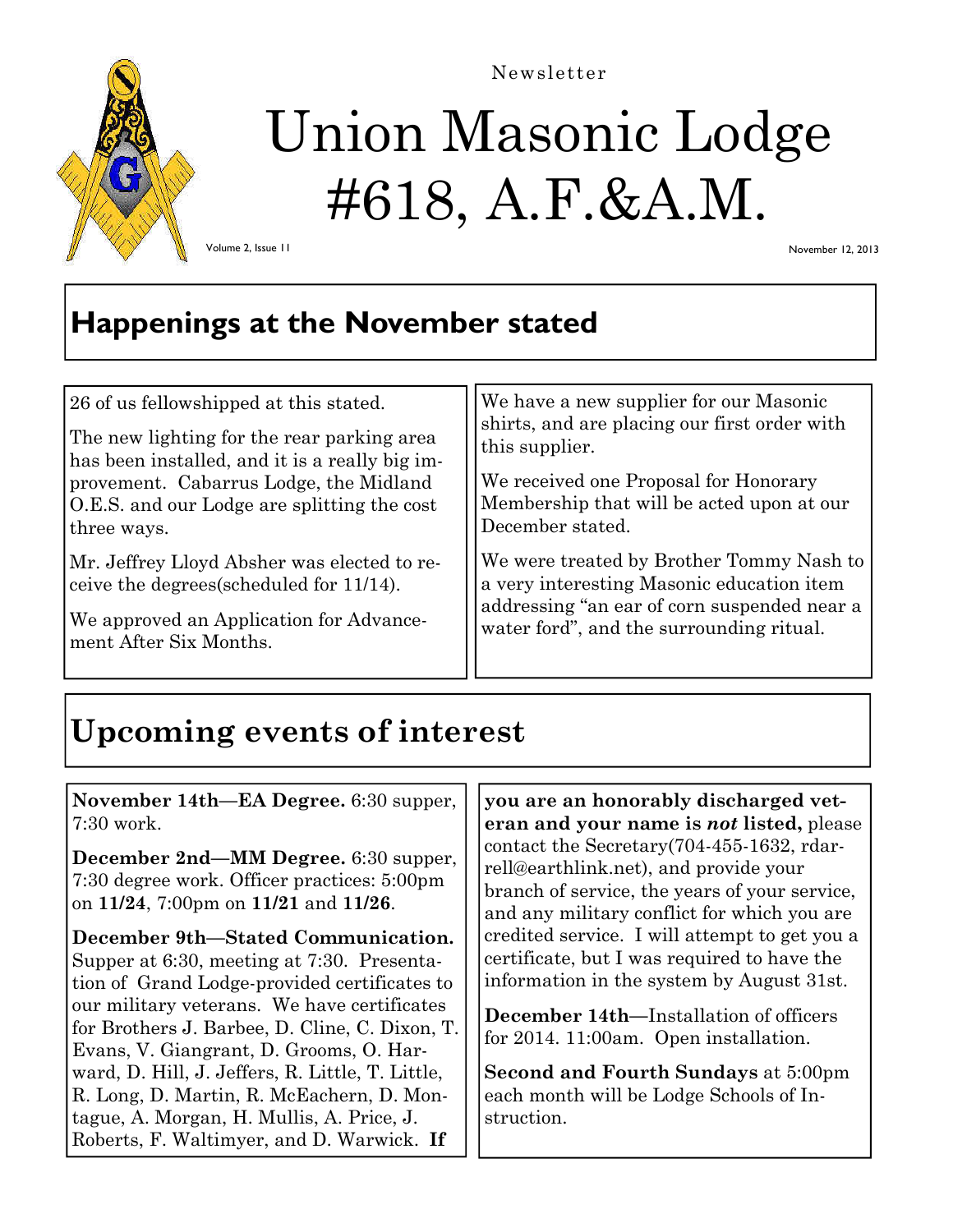#### **November Birthdays (by age)**

**AGE / BIRTH DATE REPORT (sorted by age on birth date)**  83 11/09/1930 DAVID L. WAR-**WICK** 

75 11/18/1938 RONALD A. **HARKEY** 

65 11/27/1944 WALKER A. **HARKEY** 63 11/21/1950 VINCENT J. D'AN-DREA 61 11/06/1952 RONNIE J. MOR-**GAN** 

59 11/05/1954 DENNIS R. KIKER 57 11/27/1956 DAVID E. FLOYD 56 11/02/1957 PERRY L. SAMS 20 11/16/1993 JOHN R. NASH

## **December Birthdays (by age)**

| <b>AGE / BIRTH DATE REPORT</b><br>(sorted by age on birth date) | 76 12/04/1937 BROOKS R. MULLIS                                     | 60 12/01/1953 WILLIAM A.<br>BROOKS JR       |
|-----------------------------------------------------------------|--------------------------------------------------------------------|---------------------------------------------|
| l 86 12/05/1927 ELLIS P. AUSTIN                                 | 72 12/21/1941 THOMAS R. ACKLAM<br>71 12/06/1942 WILLIAM B. RITCHIE | 56 12/27/1957 MARK B. DOUGLAS               |
| l 80 12/15/1933 CLADWELL P.                                     | 68 12/17/1945 HERIOT L. MULLIS                                     | 54 12/06/1959 BILLY M. MORGAN               |
| <b>HATLEY</b><br>80 12/31/1933 ATLAS J. RUSHING                 | 67 12/01/1946 CHARLES C. LUDWIG                                    | 39 12/14/1974 DAVID A. BULLOCK              |
| 77 12/03/1936 BILLY M. SLOOP                                    | 65 12/03/1948 RICHARD D. SIMPSON                                   | 21 12/28/1992 JOSHUA A. PEA-<br><b>COCK</b> |
|                                                                 | 63 12/03/1950 DARRELL E. CLINE                                     |                                             |

### **Masonic Education. THEY LIED ON THEIR KNEES** (Part <sup>1</sup> of 2)

**THEY LIED ON THEIR KNEES** By William A. Carpenter, R. W. Grand Master of Pennsylvania

This Short Talk Bulletin has been adapted from an article appearing in the August, 1984 issue of The Pennsylvania Freemason. It has been republished as a Short Talk Bulletin because of the many readers who recommended its use.

Taking an oath and an obligation is a binding and serious thing.

Accepting and fulfilling an oath and an obligation is an honorable thing.

Not adhering to an oath and an obligation is disgraceful and dishonorable.

During my first months as Grand Master, it has been shocking and disturbing to learn of the number of Masons who have lied on their knees.

Apparently there are Masons who having taken the oaths and obligations of the three symbolic degrees, have not only lied on their knees but have evidenced a total disregard for the Masonic advice spelled out in the Charges shared following the degrees. Following the Entered Apprentice Mason's degree, the Charge says: "In the State, a Freemason is to behave as a peaceable and dutiful citizen, con-forming cheerfully to

(continued on page 3)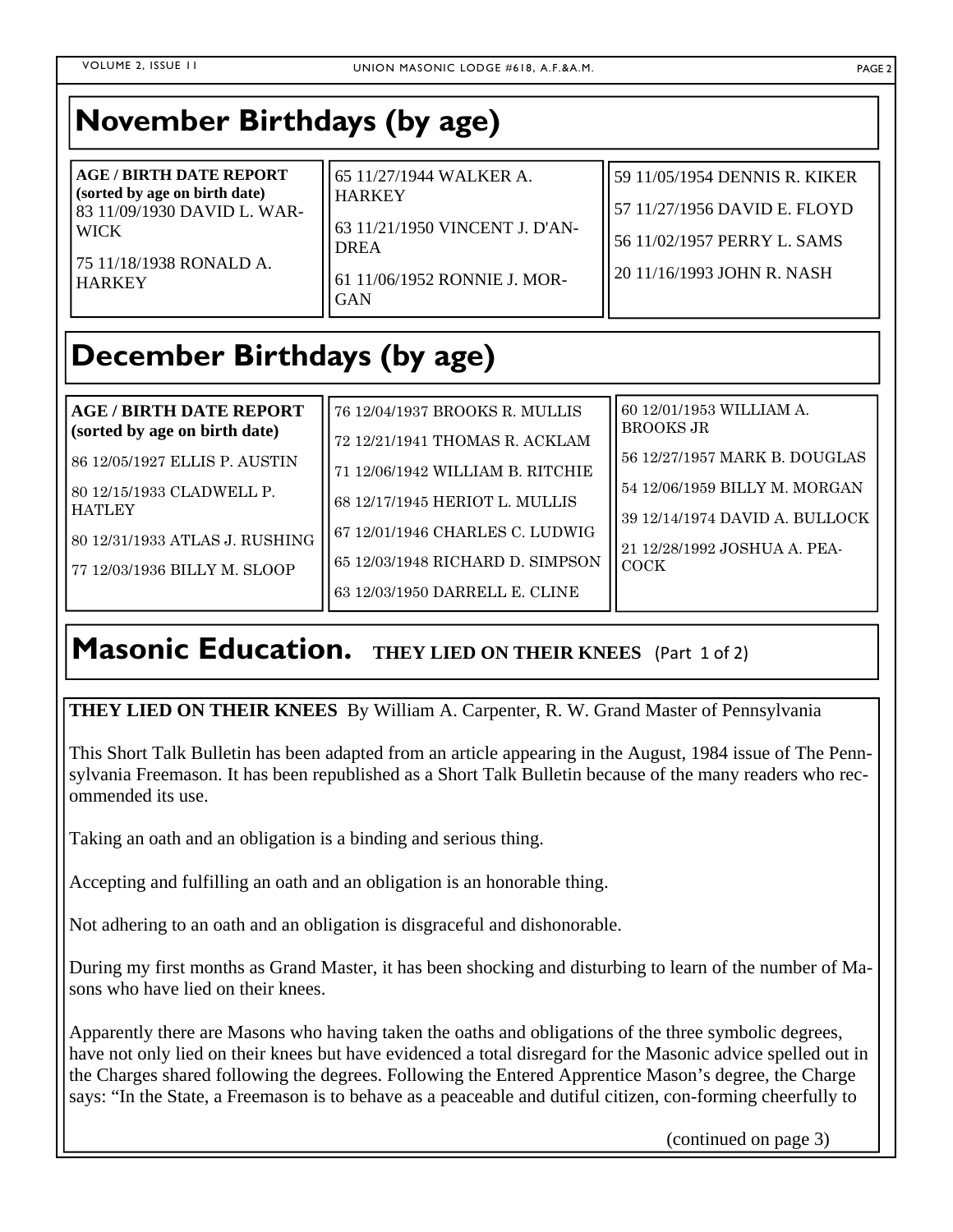(continued from page 2)

the government under which he lives. " That same Charge says:

"Nothing can be more shocking to all faithful Freemasons than to see any of their Brethren profane the sacred rules of Freemasons and such as do, they wish had never been accepted into the Fraternity."

In the Ancient Charge delivered following the conferring of the Sublime Degree of a Master Mason, we are admonished "You are bound by duty, honor and gratitude to be faithful to your trust, to support the dignity of your character upon every occasion and to enforce by precept and example, obedience to the tenets of Freemasonry."

Every Mason should at all times conform to and abide by the rules and regulations of the Fraternity. These include the legislation and by-laws of our "Blue Lodge," the Constitution of our "Blue Lodge," the Constitution and Edicts of the Grand Lodge, and also those Ancient Customs, Usages and Landmarks of the Craft that have been passed down to us through the ages. Thus we have a set of rules and regulations that govern our conduct in our own Lodge, those that govern our conduct in the outside world. All of these, taken together, set the boundaries and should govern our conduct at all times.

Our "Blue Lodge," the Grand Lodge, and the Grand Master have ample authority to en-force the rules, regulations and Edicts, even as they relate to violations of civil law, over Pennsylvania Masons wherever they may be and also over all Masons who live within our jurisdiction.

By far, the most important rules concerning our conduct are those governing our actions toward the world outside Freemasonry. The offenses within our Lodges and toward other Brethren and even the Grand Lodge can be handled without adverse publicity, but when we forget the rules laid down for our behavior toward non-Masons, we blacken the good name of every member of the Craft.

There is a tendency among many Masons to regard the Grand Lodge as some obscure clique or mysterious group working behind the scenes to decide and dictate the affairs of Freemasonry. Nothing could be further from the truth. The Grand Lodge of Pennsylvania is comprised of approximately 25,000 Living Past Masters and Wardens of the more than 570 Symbolic Lodges in Pennsylvania.

Masonic trials are unpleasant affairs that consume both time and effort and often impose a financial burden on a Lodge. Even the outright suspensions and expulsions handed down by the Grand Master are distressing. Most if not all such actions could be avoided by these steps:

(1) We should make certain that every Mason is educated Masonically so that he knows what is expected of him as a Mason.

(2) When we find a Brother forgetting his Masonic teachings, we should whisper good counsel in his ear, gently admonishing him of his errors, and endeavor, in a friendly way, to bring about a true and lasting reformation.

(3) And, finally, we should guard our portals so that we accept only those men who will be receptive to our teachings and will not find it difficult to conduct themselves as Masons.

["They Lied on Their Knees" will continue and conclude in the December newsletter.]